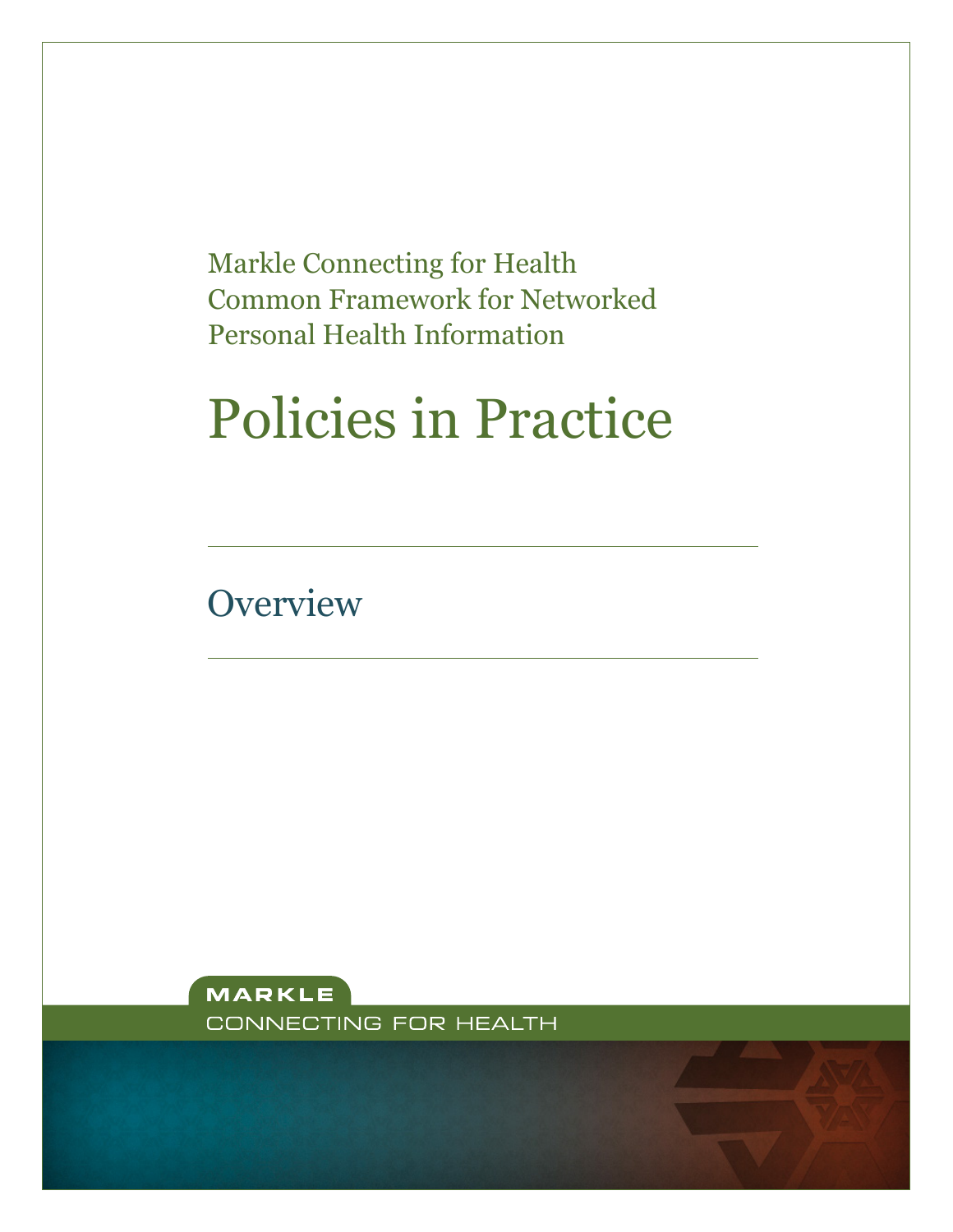## POLICIES IN PRACTICE

Overview: Markle Connecting for Health Common Framework for Networked Personal Health Information

Providing individuals access to their own information is well-rooted in Fair Information Practice Principles (FIPPs) and a basic expectation for health IT. Convenient access to one's own personal health information serves as a building block to helping people lead healthier lives and get higherquality, more cost-effective care.

The [Markle Connecting for Health Common Framework for Networked Personal Health](http://www.markle.org/health/markle-common-framework/connecting-consumers)  [Information](http://www.markle.org/health/markle-common-framework/connecting-consumers) released in 2008 recommends practices that encourage appropriate handling of personal health information as it flows to and from electronic personal health records (PHRs) and similar applications or supporting services. It is built upon a set of FIPPs-based core principles that provide the foundation for managing personal health information within consumer-accessible data streams.

The Markle Common Framework approach has been applied to create two bodies of work related to the following specific health information technology (IT) contexts:

| The Markle Common Framework for<br><b>Private and Secure Health Information</b><br><b>Exchange (released in 2006)</b>                                                                       | The Markle Common Framework for<br><b>Networked Personal Health Information</b><br>(released in 2008)                                                                                                                                                  |
|---------------------------------------------------------------------------------------------------------------------------------------------------------------------------------------------|--------------------------------------------------------------------------------------------------------------------------------------------------------------------------------------------------------------------------------------------------------|
| <b>Purpose:</b> Helps health information networks<br>to share information among their members and<br>nationwide while protecting privacy and allowing<br>for local autonomy and innovation. | <b>Purpose:</b> Recommends practices that<br>encourage appropriate handling of personal<br>health information as it flows to and from<br>electronic PHRs and similar applications or<br>supporting services.                                           |
| <b>Focus:</b> Specific to the context of the electronic<br>exchange of patient information among health<br>professionals and health care entities                                           | <b>Focus:</b> Specific to the context of connecting<br>individuals online to their own information,<br>such as via electronic PHRs, or to other health-<br>related services and applications that use the<br>individual's personal health information. |